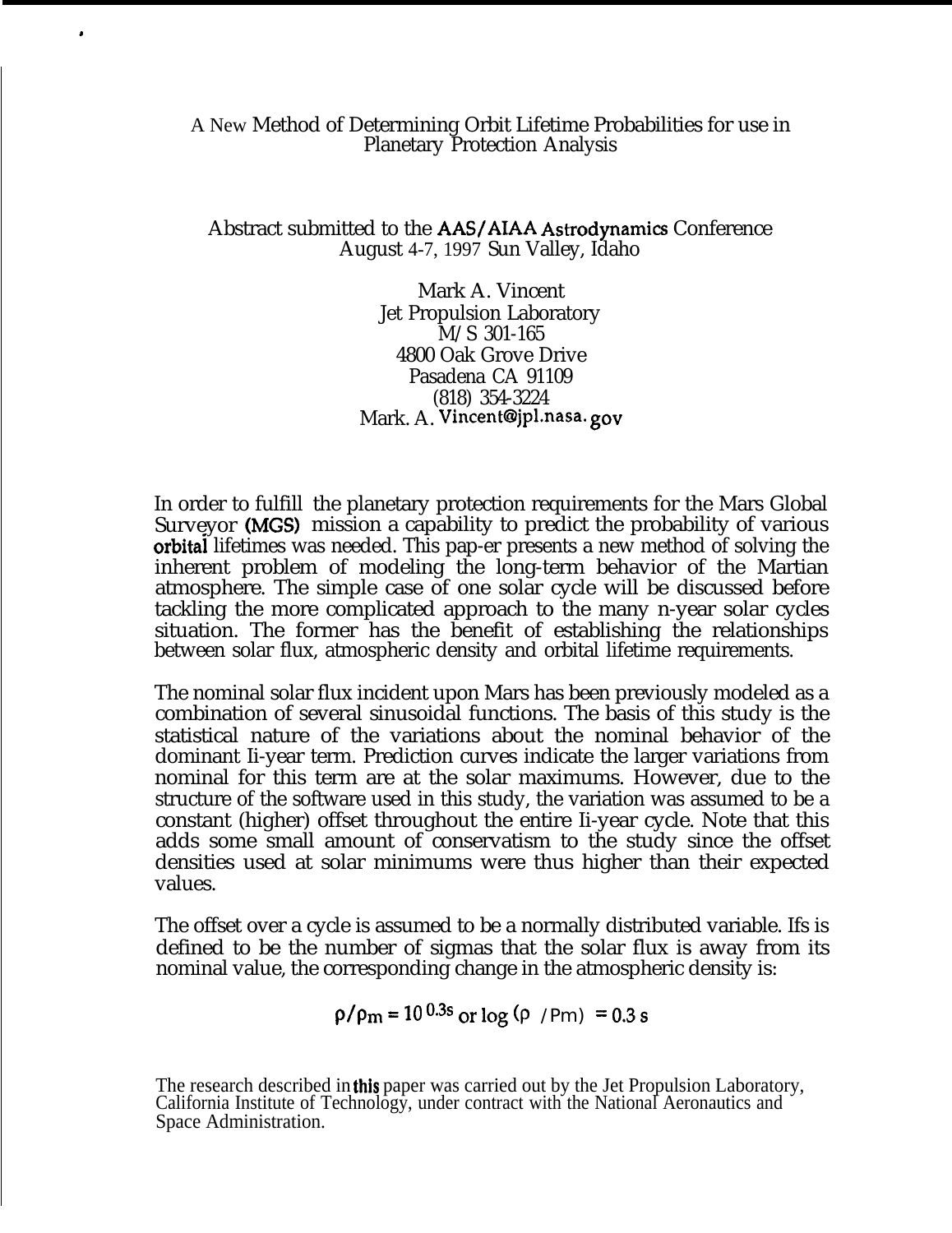where Pm is the density profile when the solar flux follows its nominal pattern. The origin of this equation will be discussed in the paper.

The sequence of using the probability distribution of one solar cycle (the "uninormal method") for multiple cycles or the product of probabilities (the *"binomial* method") will be described. The excessive conservatism in using the common binomial method will be explained. The following gives a brief summary of this.

In the binomial method a probability (P) of the density being less than a certain value is picked such that integrating the orbit over n cycles at this value does not cause a crash and the product  $P^*$  is equal to the probability requirement. Mathematically this can be represented by considering the probability of a variable  $\alpha$  being either less than (or equal) to a value y or greater than y. The sum of these two possibilities is, of course, one. Further this holds for multiple trials. Specifically:

$$
[P(\alphay)] n = 1
$$

Doing the normal binomial expansion yields:

$$
P(\alpha < y) n + n P(\alpha < y) n-1 P(\alpha > y) + \dots + P(\alpha > y)^n = 1
$$

where the first term represents the case where a is always less than y which we just used above and the second term contains some of the desired cases which have been omitted. For example, one cycle with *a* just above y and three cycles with very small  $\alpha$ . However, for the lifetime analysis, these terms can not be included directly in this form because the term  $P(\alpha < y)$  would imply running the density at infinity for one cycle.

This lead to the idea of using the trinomial method. In this case there are two parameters y and z, such that a can be less than (or equal) to y, greater than y but less than (or equal) z or greater than z. Expanding:

$$
\left[P(\alpha{<}y)+P(y{<}\alpha{<}z)+P(\alpha{>}z)\right]{}^{n}=1
$$

gives, for n=4,

● ✎ ,' -'

$$
P(\alpha < y)^4 + 4P(\alpha < y)^3 P(y < \alpha < z) +
$$

$$
4P(\alpha < y)^3 P(\alpha > z) + 6P(\alpha < y)^2 P(y < \alpha < z)^2 + 12 P(\alpha < y)^2 P(y < \alpha < z) P(\alpha > z)
$$

... +  $4P(\alpha > z)^3 P(y < \alpha < z) + P(\alpha > z)^4 = 1$